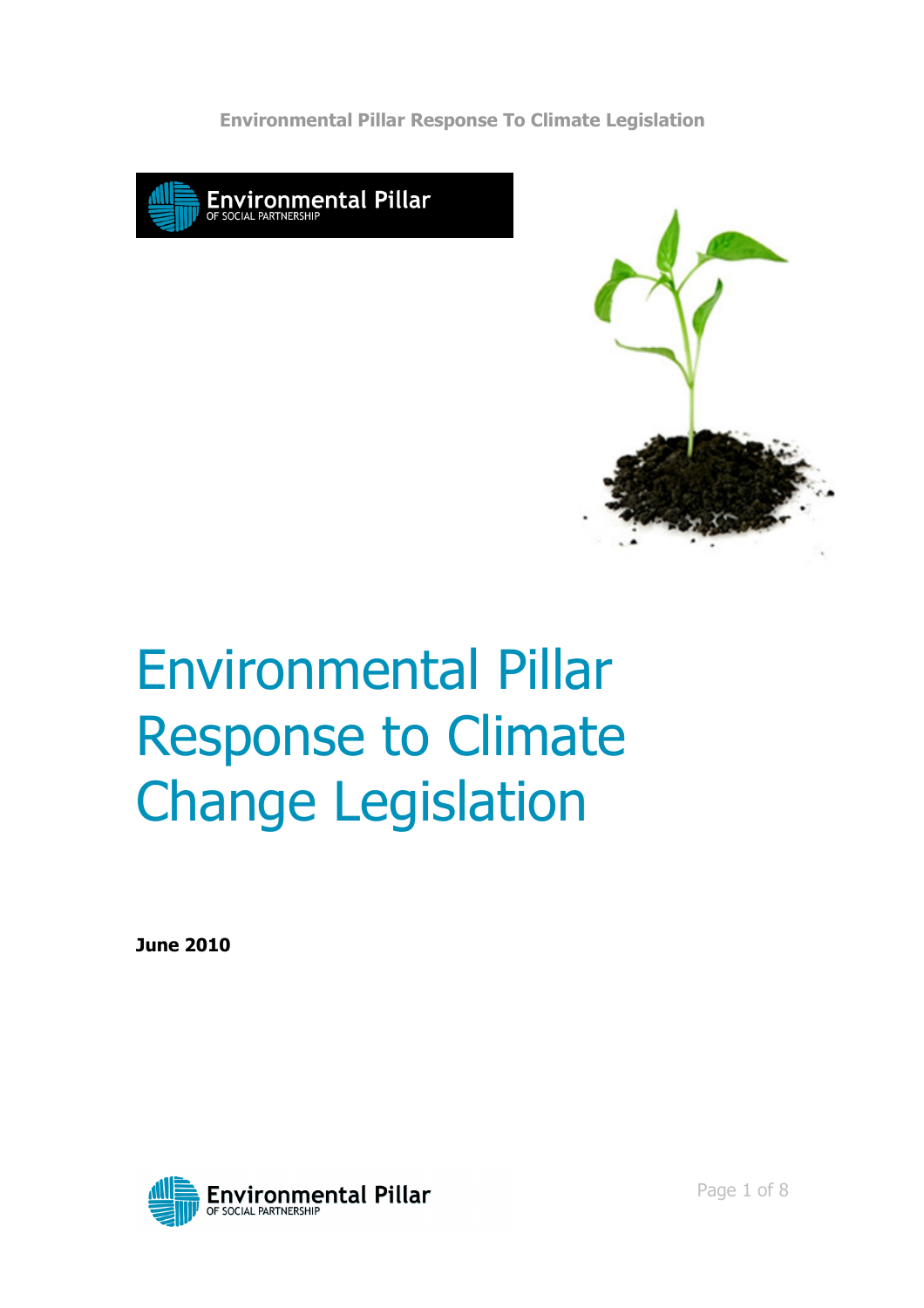# Environmental Pillar response to climate legislation.

Climate change remains the defining challenge of our age. The Environmental Pillar shares the National Economic and Social Council's analysis (NESC Report 117, page xvi.) that "addressing it will have far reaching economic and social effects", that Ireland's greenhouse gas emissions target for 2020, yet to be finalised", "will pose considerable challenges" and, most significantly, that "the move to a low-carbon economy will also create many new economic opportunities."

Ireland and other high-income OECD countries must take responsibility for emissions cuts of 40% by 2020 and aim for a carbon neutral economy by 2050 (net zero emissions) [Forthcoming separate briefing provides scientific **basis for this position** / Climate change legislation puts in place the architecture that Ireland needs to move towards a low carbon economy.

The UK government passed a climate change act into law in autumn 2008. (See: http://www.opsi.gov.uk/acts/acts2008/ukpga\_20080027\_en\_1 - Climate Change Act 2008). An even stronger bill was passed in Scotland last year (See: http://www.opsi.gov.uk/legislation/scotland/acts2009/asp\_20090012\_en\_1 Climate Change (Scotland) Act 2009).

In a framework document published in late 2009 (http://www.environ.ie/en/Publications/Environment/Atmosphere/PublicationsDo cuments), the Irish government has indicated that our own act will draw strongly on the UK and Scottish models.

The environmental pillar welcomes the aim established in this document of following the examples of the legislation passed in London and Edinburgh as templates for best practice in domestic climate policy. A climate change law gives certainty to business, households and governments that a path to emissions reductions will happen.

A strong and effective climate law will ensure a whole of government approach to climate change mitigation that moves away from a silo mentality within departments. The three main planks of climate legislation are targets, carbon budgets and an expert committee on climate change. Legislation is supported by Climate Change Strategies.

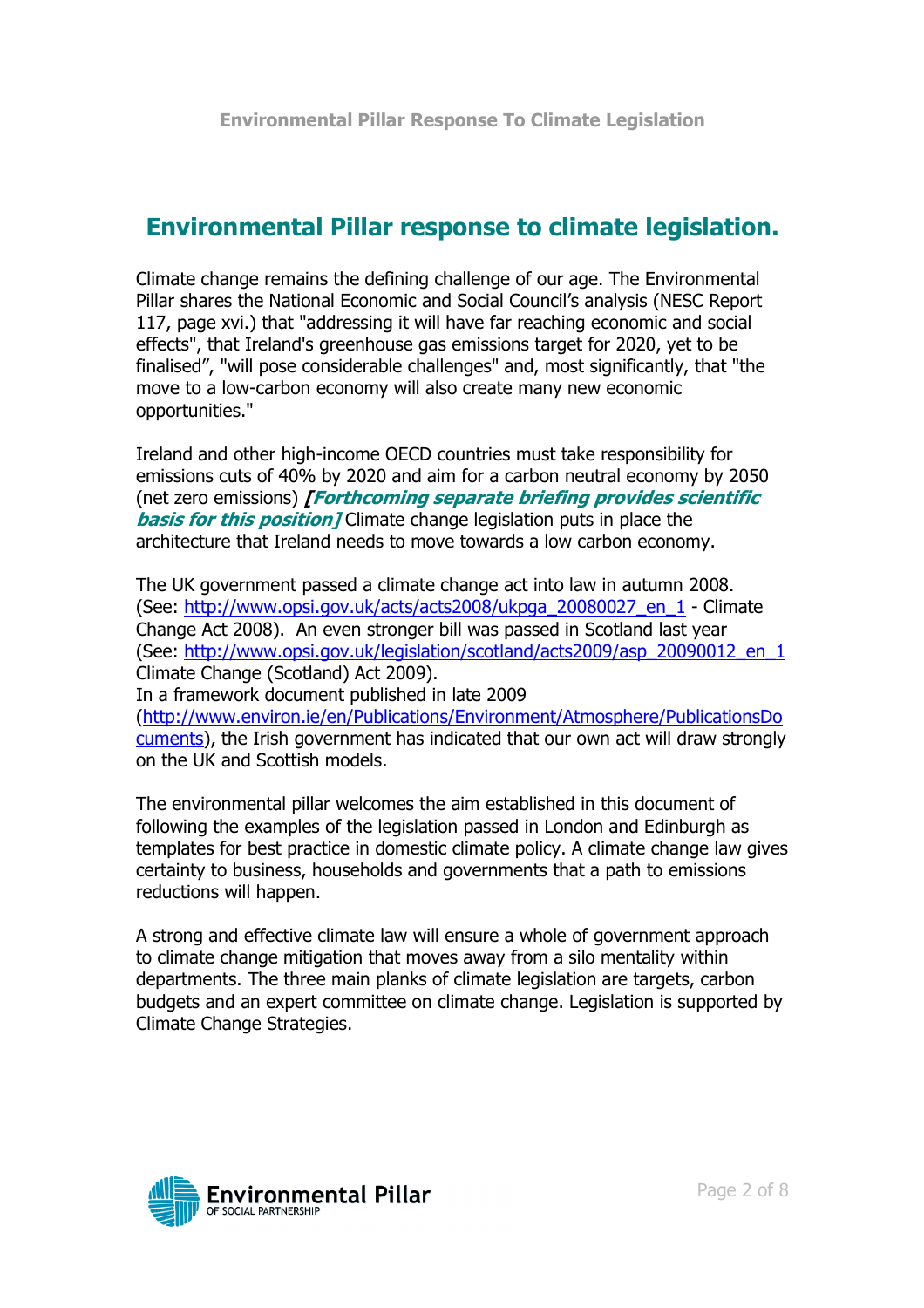# 1. Targets

The Fourth assessment report of the Intergovernmental Panel on Climate Change shows that only a narrow window of opportunity exists to address the serious negative effects of climate change. Ireland and other high-income OECD countries must take responsibility for emissions cuts of 40% by 2020 and aim for a carbon neutral economy by 2050 (net zero emissions).

3% average annual reductions until 2020 is dangerously weak as governments and ministers who have not made a 3% in one year can use averaging as an excuse for delay. In order to be effective the Act must have a binding 2020 target. The Environmental Pillar also notes the importance of using the 1990 base year for both the 2020 target and the 2050 target.

In the UK climate legislation, reduction targets are set at 34% by 2020 (42% once a new global agreement has been agreed ) and 80% by 2050. In the Scottish legislation the figures are 42% by 2020 and 80% by 2050. (All reductions relative to a 1990 base year).

The Environment Pillar firmly believes that:

1) Irish legislation should follow the Scottish example by inscribing into law the ambition for a reduction of national emissions of at least 40%, by 2020 (from 1990 levels);

2) Irish legislation should ensure that the vast majority of these reductions will be achieved through purely domestic action;

3) Irish legislation should aim to harness Ireland's vast store of potentiallyavailable renewable energy resources to available technologies and human capital, thus simultaneously creating enterprise and employment along with the emissions reductions.

The legislation is a basic building block in empowering all these actions.

A small and carefully-limited place should be kept in the legislation for emissions trading carried out under strict environmental and sustainability standards in order to support international carbon markets and provide opportunities for the export of renewable energy.

The Environment Pillar considers it extremely important that reductions in emissions actually happen in Ireland rather than giving a false appearance of reduction through bought-in offshore credits (offsetting).

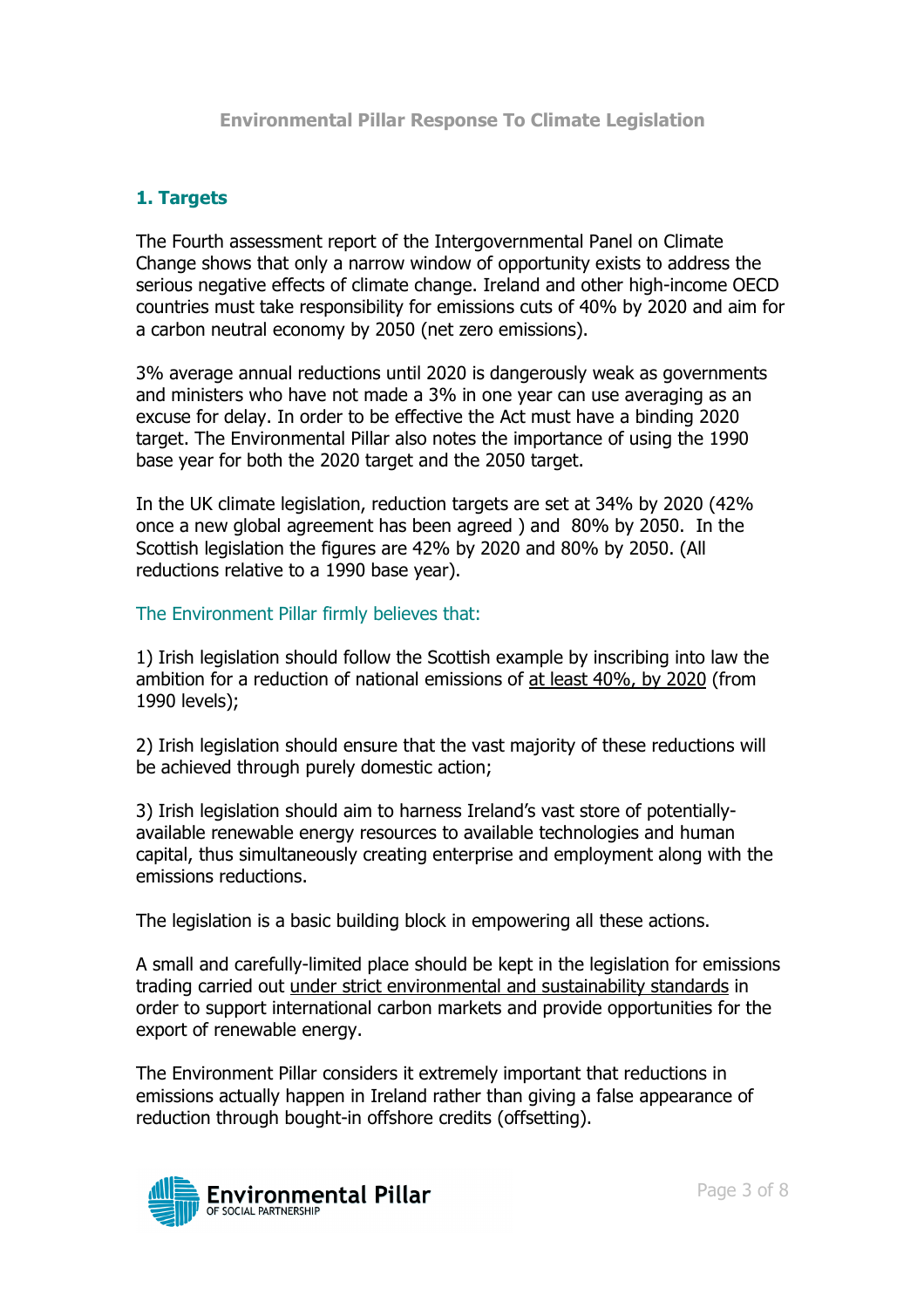The primary focus of this piece of legislation must be reducing the high levels of emission that we are responsible for as a country.

# 2. Carbon Budgets

Regular legally binding milestones are essential to driving climate legislation. A carbon budget should be such a milestone. The carbon budgets as they exist now are much more of a look back than a look forward.

The Environmental Pillar is seeking legally binding 5-year carbon budgets that lead convincingly to a 2020 target. Such budgets provide certainty to businesses, households and politicians about where emissions levels will be by a given date.

Annual indicative carbon budgets, similar to existing Departmental fiscal budgets should be laid before the Dail each December. These budgets must be agreed by Cabinet before the responsible minister presents them to the house. The composite (national) annual carbon budget should form the Government's response to the advice of the Climate Change Committee (CCC, see below) and should also be subject to the CCC's scrutiny and evaluation.

When the minister presents the Carbon Budget to the house this should be debated openly by the Dail. During this debate the Minister will be required to report on emissions for the previous year and respond to gaps between targets in the budgets and actual emissions.

## 3. Mitigation Measures

The Climate Change Bill must ensure that climate change mitigation measures aimed at reducing emissions are not contrary to, and do not in any way undermine environmental protection laws.

The Environmental Pillar has particular concerns with regard to the location of wind farm developments in or adjacent to areas protected under the EU Bird or Habitats Directives or on undisturbed peatlands. Likewise, the conversion of forests, grassland and peatlands into areas of intensive biofuel cultivation is a significant concern in terms of species loss and the loss of natural carbon sinks. Biodiversity and the ecosystem services that it provides, play an important role in regulating climate. Therefore, to preserve the ability of ecosystems to continue to function as carbon sinks and to avoid further biodiversity loss, it is extremely important that steps are taken to ensure that mitigation measures do not negatively affect ecosystem services or undermine nature protection laws.

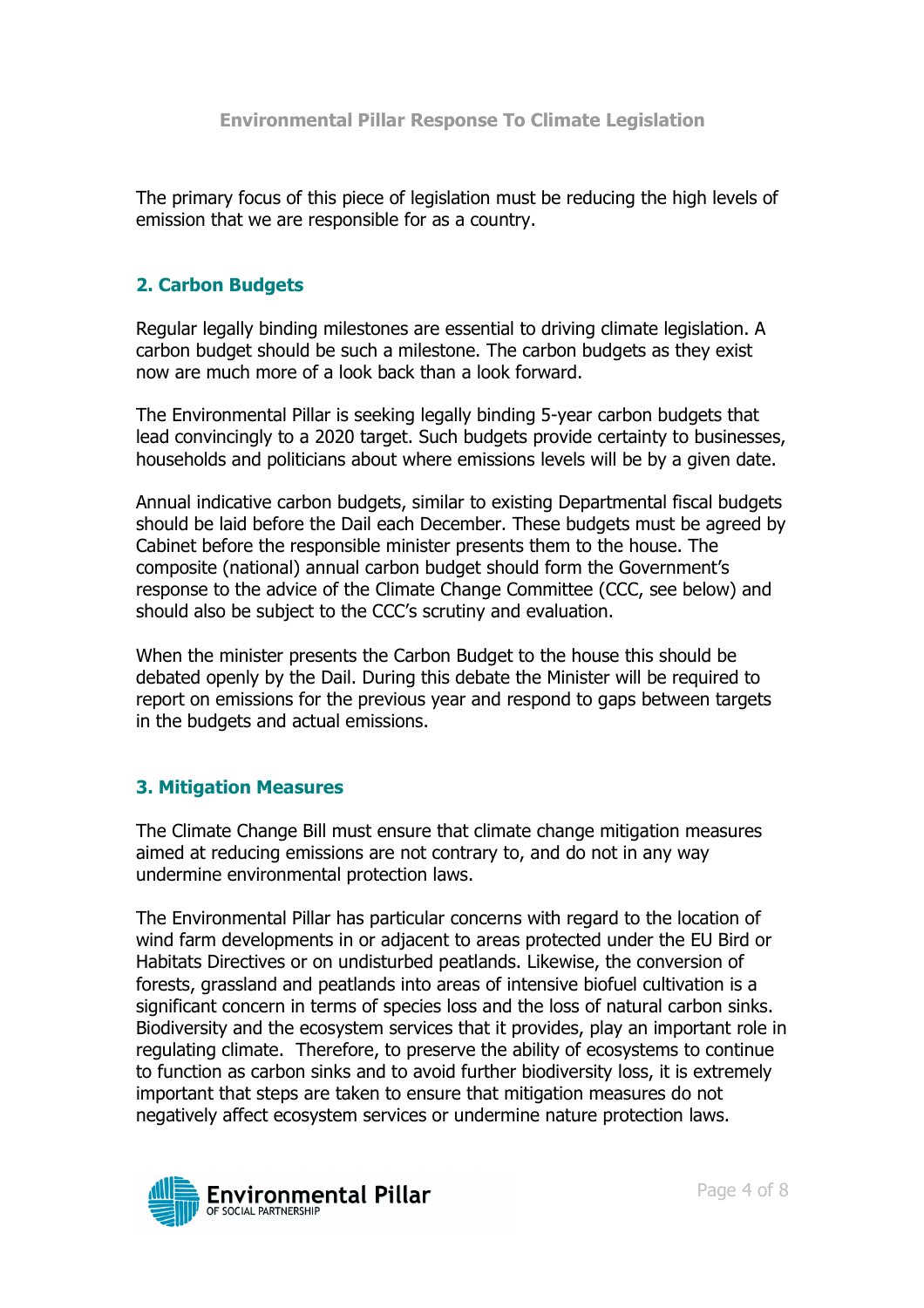## 4. The Climate Change Committee

The Environmental Pillar supports the UK model of a national, independent climate change committee to provide advice to the government on cutting emissions.

The committee should be composed of at least six independent experts in their field, covering the areas of climate science, forward-looking economics and mitigation policy.

The committee needs to be independent and transparent in all its dealings.

It should issue its advice to Government before the carbon budget in December, once provisional figures are available from the EPA detailing Ireland's emissions performance for the previous year.

The composition and work of the Committee should be public-oriented, and its proceedings, hearings, and advice easily accessible to the public. Public scrutability will ensure accountability and credibility and should improve compliance.

## 5. Climate Change Adaptation

The Climate Change Adaptation Framework and upcoming Adaptation Strategy must seriously consider ecosystem services-based approaches as adaptation measures. The role of ecosystems in buffering the effect of climate change impacts has already been recognised on the international policy level. The Convention on Biological Diversity's Ad Hoc Technical Expert Group on Biodiversity and Climate Change has concluded that the role of biodiversity and associated ecosystem services should be recognised through the adoption of ecosystem-based adaptation management measures. Such approaches can deliver multiple benefits for biodiversity and society, including improved flood control, enhanced carbon sequestration and storage, and support for local livelihoods (CBD, 2009).

Similarly, the Commission's 2009 White Paper 'Adapting to climate change: Towards a European framework for action' (EC, 2009), specifically calls for efforts to increase the resilience of biodiversity and ecosystems, in order to act as a 'buffer' to climate change impacts such as increased flooding. The White Paper lists concrete ideas for action such as climateH proofing river basin management plans (RBMP) and exploring ways to boost ecosystem water storage capacity.

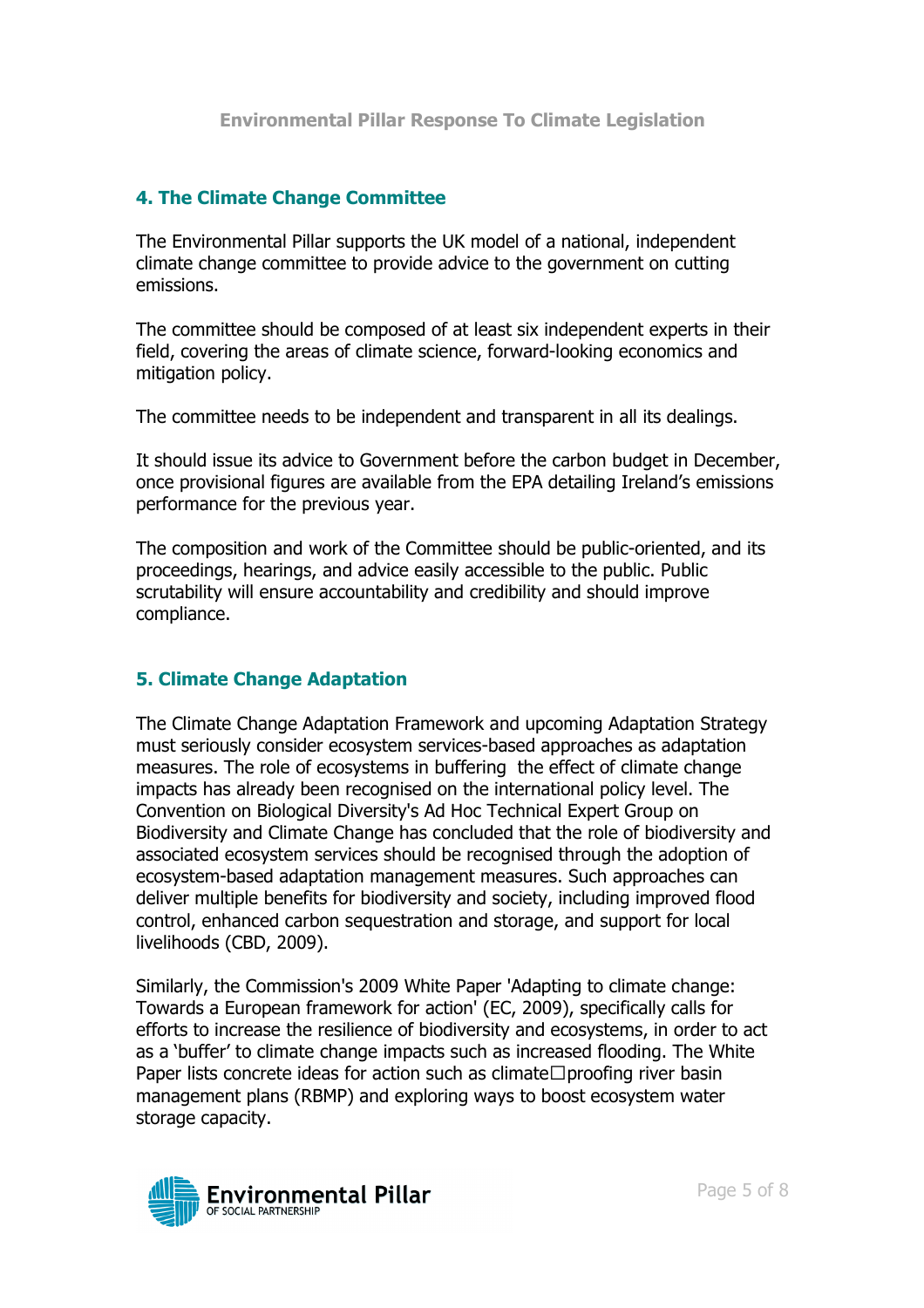#### Environmental Pillar Response To Climate Legislation

As with mitigation measures, it is important that the Act sets a clear mechanism in place, to ensure that the proposed adaptation measures do not contravene or undermine environmental protection laws allowing further ecosystem degradation or biodiversity loss.

#### 6. National Climate Change Strategies

The Climate Change strategies should be used to support the legally binding five yearly carbon budgets. When the UK government published its first 5-year carbon budget it also published a plan called Building A Low Carbon Economy.

The Environmental Pillar supports plans to put the new strategies on a statutory footing and envisages them as running from 2011-15 and then from 2016-20.

Ireland's last two climate change strategies proposed many measures that were never implemented.

Future targets must be on a statutory footing and backed by five year legally binding carbon budgets.

#### 7. Aviation and shipping

Emissions from international aviation and shipping are much too large to ignore. A framework to reduce emissions that doesn't include aviation and shipping is like a diet that allows cake and crisps. The UK Climate Change act stipulates that the UK Government must regulate to include international aviation and shipping emissions in UK carbon budgets by 2012 or explain why not. The act also instructs the Secretary of State to take account of these emissions when UK budgets are set. The sale of bunker fuels from Ireland can be used as a reflection of fuel used by flights departing from Ireland.

#### 8. Loopholes

The strategy of successive Irish Governments for complying with our obligations under Kyoto has been to do very little and then purchase credits from the CDM (Clean Development Mechanism) to offset our failure to meet our reduction targets.

It is essential that the targets in the climate legislation must be almost entirely domestic reduction targets. The Environmental Pillar looks to have this explicitly

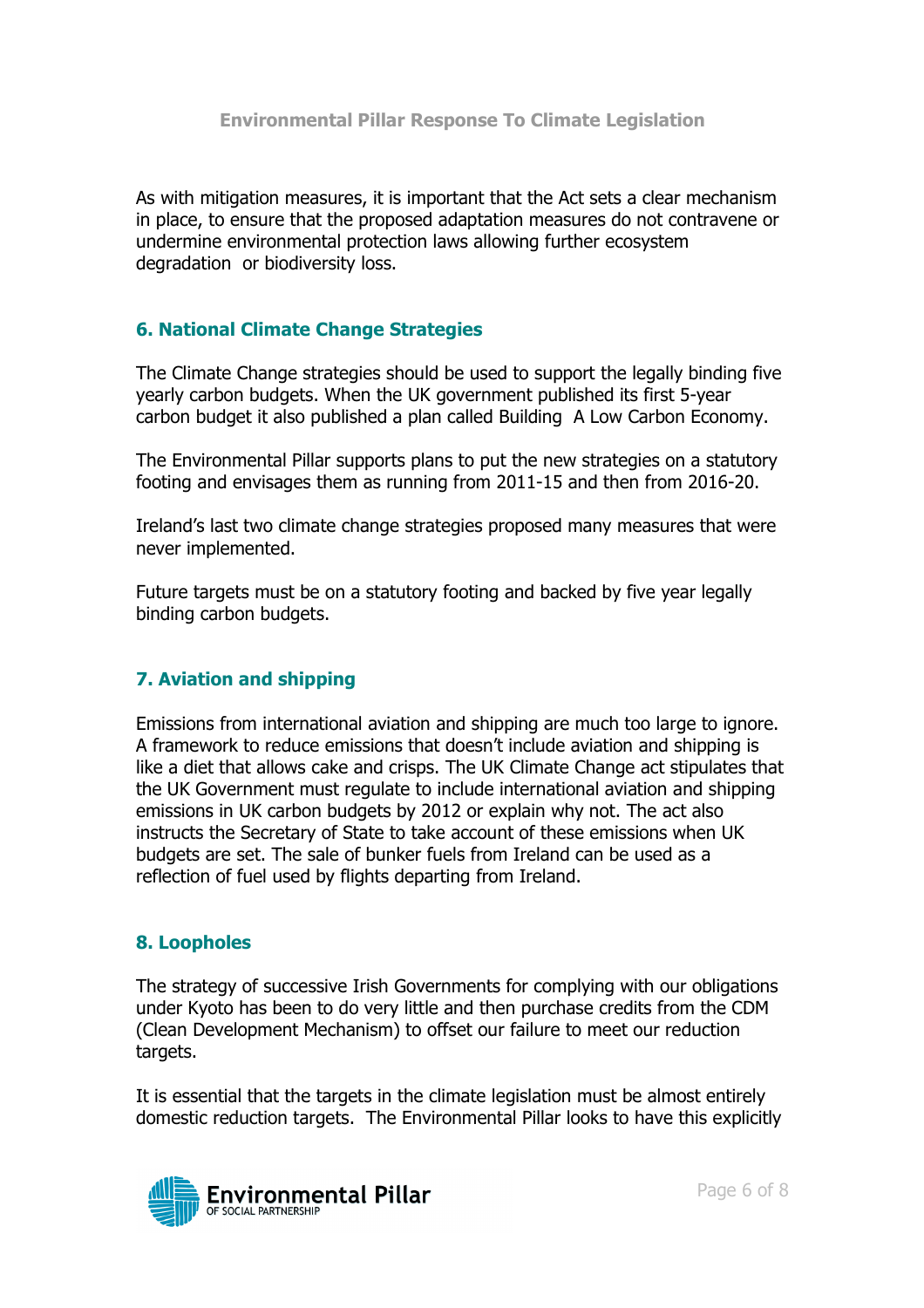stated in the Act. An Act that simply means buying more credits would be pointless. Ireland must change its infrastructure in this country in such a way as to reduce emissions from internal sources of pollution. Leaving the decision about offsets to the Climate Change Committee rather than putting it explicitly into the Act is not sufficient.

The EU Emissions Trading Scheme must not be used by the government as an opportunity to insert a loophole in Irish law. We must not leave out large single point sources of pollution such as the Moneypoint coal fired power station and cement factories just because they are covered by the European Emissions Trading Scheme (ETS). This legislation is a framework act that sets targets and ensures that they are met. The budgets and targets must include the entire carbon footprint of the country. The reduction targets can then be met by whatever form is most suitable, whether that be taxation, regulation or trading.

# **Conclusion**

Well designed legislation on climate change will not only ensure compliance with international regulations but will protect biodiversity and natural carbon sinks, give certainty to the business community, ensure public support and provide long term economic opportunity in the move to a low carbon economy.

If firm measures are not put in place at this stage it is inevitable that the legislation will have to be revisited, that there will be severe national economic consequences and that it will be even more difficult to win public support for necessary measures in the future.

Whilst this document was developed through the processes of the Environmental Pillar it does not necessarily represent the policies of all its members.

# Contact information:

Michael Ewing, Social Partnership Coordinator. Postal Address: Environmental Pillar of Social Partnership. Tullyval, Knockvicar, Boyle, Co Roscommon Telephone: 071 9667373 Mobile: 00353 (0)86 8672153 Email: michael@environmentalpillar.ie